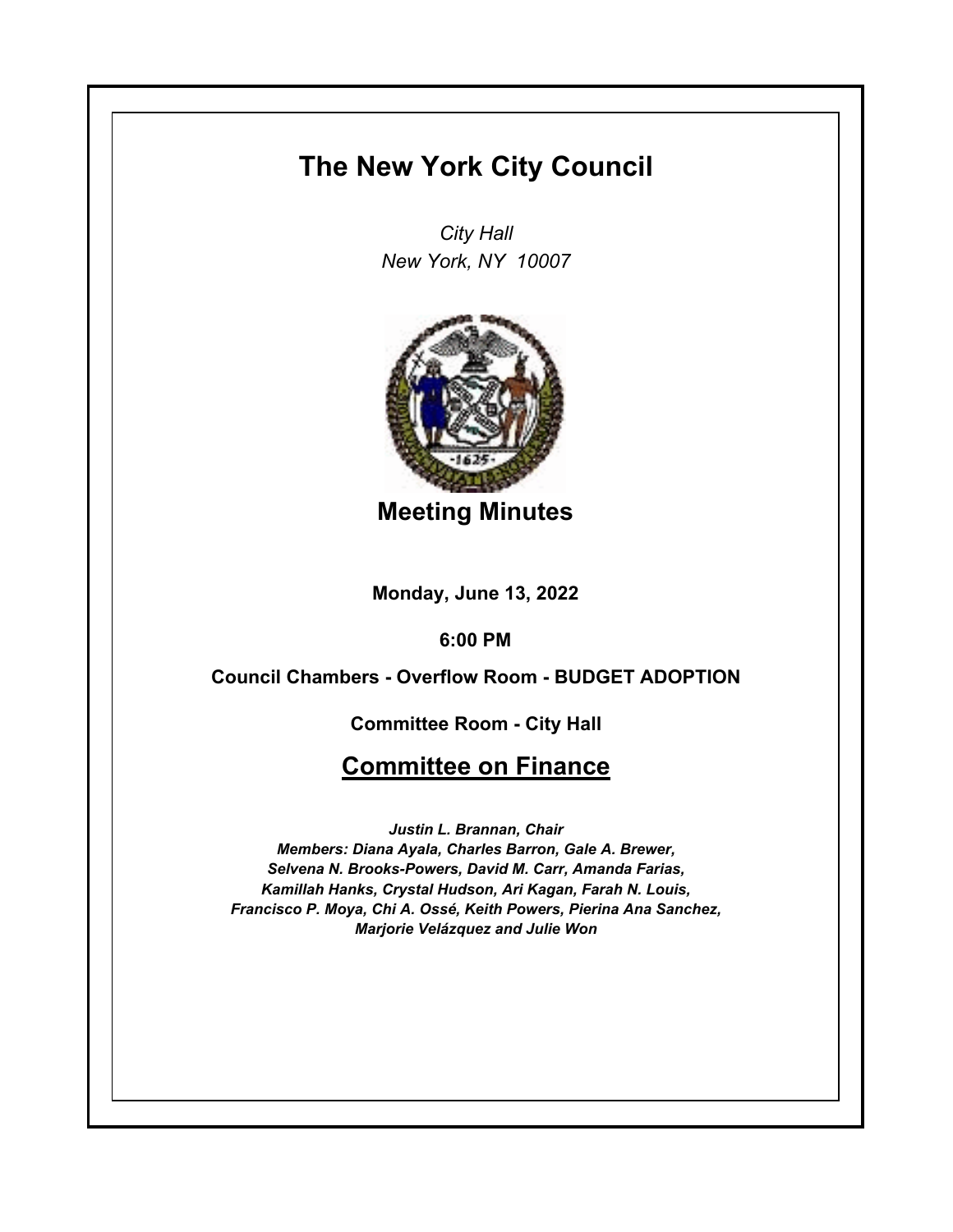| Roll Call                                                                                                                                                                                                                                                                                                                       |                                                                                                                                                                                                         |  |  |  |
|---------------------------------------------------------------------------------------------------------------------------------------------------------------------------------------------------------------------------------------------------------------------------------------------------------------------------------|---------------------------------------------------------------------------------------------------------------------------------------------------------------------------------------------------------|--|--|--|
|                                                                                                                                                                                                                                                                                                                                 | Present: Brannan, Ayala, Barron, Brewer, Brooks-Powers, Carr, Farías, Hanks, Hudson,<br>Kagan, Louis, Moya, Ossé, Powers, Sanchez, Velázquez and Won                                                    |  |  |  |
|                                                                                                                                                                                                                                                                                                                                 | Other Council Members Attending: Speaker Adams                                                                                                                                                          |  |  |  |
| Int 0347-2022                                                                                                                                                                                                                                                                                                                   | A Local Law to amend the administrative code of the city of New<br>York, in relation to suspending the tax imposed by chapter 24 of<br>title 11 of such code for the tax year beginning on June 1, 2022 |  |  |  |
|                                                                                                                                                                                                                                                                                                                                 | Attachments: Summary of Int. No. 347, Int. No. 347, May 5, 2022 - Stated Meeting<br>Agenda, Committee Report 6/13/22, Fiscal Impact Statement, Complete<br>Package, Message of Necessity                |  |  |  |
|                                                                                                                                                                                                                                                                                                                                 | This Introduction was Hearing Held by Committee                                                                                                                                                         |  |  |  |
|                                                                                                                                                                                                                                                                                                                                 | Attachments: Summary of Int. No. 347, Int. No. 347, May 5, 2022 - Stated Meeting<br>Agenda, Committee Report 6/13/22, Fiscal Impact Statement, Complete<br>Package, Message of Necessity                |  |  |  |
| A motion was made that this Introduction be Approved by Committee approved<br>by Roll Call.                                                                                                                                                                                                                                     |                                                                                                                                                                                                         |  |  |  |
|                                                                                                                                                                                                                                                                                                                                 | Affirmative: 17 - Brannan, Ayala, Barron, Brewer, Brooks-Powers, Carr, Farías, Hanks,<br>Hudson, Kagan, Louis, Moya, Ossé, Powers, Sanchez, Velázquez and<br>Won                                        |  |  |  |
| Res 0221-2022<br><b>RESOLUTION COMPUTING AND CERTIFYING BASE</b><br>PERCENTAGE, CURRENT PERCENTAGE AND CURRENT BASE<br><b>PROPORTION OF EACH CLASS OF REAL PROPERTY FOR</b><br><b>FISCAL 2023 TO THE STATE BOARD OF REAL PROPERTY TAX</b><br><b>SERVICES PURSUANT TO SECTION 1803-a OF THE REAL</b><br><b>PROPERTY TAX LAW.</b> |                                                                                                                                                                                                         |  |  |  |
|                                                                                                                                                                                                                                                                                                                                 | Attachments: Res. No. 221, Committee Report, Exhibit A                                                                                                                                                  |  |  |  |
|                                                                                                                                                                                                                                                                                                                                 | This Resolution was Hearing on P-C Item by Comm                                                                                                                                                         |  |  |  |
|                                                                                                                                                                                                                                                                                                                                 | <b>Attachments:</b> Res. No. 221, Committee Report, Exhibit A                                                                                                                                           |  |  |  |
| A motion was made that this Resolution be P-C Item Approved by Comm<br>approved by Roll Call.                                                                                                                                                                                                                                   |                                                                                                                                                                                                         |  |  |  |
|                                                                                                                                                                                                                                                                                                                                 | Affirmative: 15 - Brannan, Ayala, Brewer, Brooks-Powers, Farías, Hanks, Hudson, Kagan,<br>Louis, Moya, Ossé, Powers, Sanchez, Velázquez and Won                                                         |  |  |  |
|                                                                                                                                                                                                                                                                                                                                 | Negative: 2 - Barron and Carr                                                                                                                                                                           |  |  |  |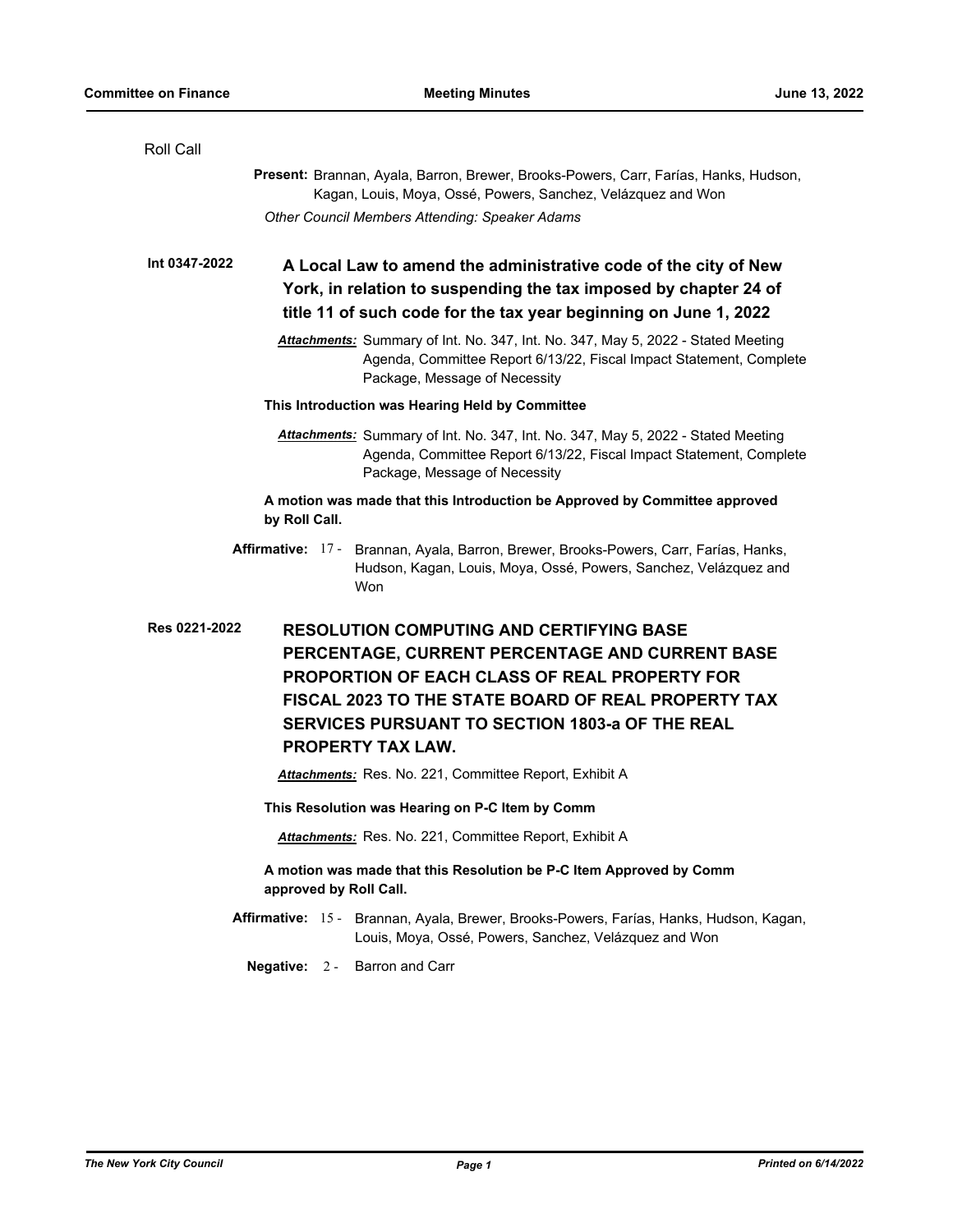## **RESOLUTION COMPUTING AND CERTIFYING ADJUSTED BASE PROPORTION OF EACH CLASS OF REAL PROPERTY FOR FISCAL 2023 TO THE STATE BOARD OF REAL PROPERTY TAX SERVICES PURSUANT TO SECTION 1803-a OF THE REAL PROPERTY TAX LAW. Res 0222-2022**

*Attachments:* Res. No. 222, Committee Report, Exhibit A

**This Resolution was Hearing on P-C Item by Comm**

*Attachments:* Res. No. 222, Committee Report, Exhibit A

**A motion was made that this Resolution be P-C Item Approved by Comm approved by Roll Call.**

Affirmative: 15 - Brannan, Ayala, Brewer, Brooks-Powers, Farías, Hanks, Hudson, Kagan, Louis, Moya, Ossé, Powers, Sanchez, Velázquez and Won

**Negative:** 2 - Barron and Carr

## **Resolution establishing for Fiscal 2023 a zero percent increase of the current base proportion of any class over the adjusted base proportion of the immediately preceding year for purposes of determining the current base proportion. Res 0223-2022**

*Attachments:* Res. No. 223, Committee Report

**This Resolution was Hearing on P-C Item by Comm**

*Attachments:* Res. No. 223, Committee Report

**A motion was made that this Resolution be P-C Item Approved by Comm approved by Roll Call.**

Affirmative: 16 - Brannan, Ayala, Brewer, Brooks-Powers, Carr, Farías, Hanks, Hudson, Kagan, Louis, Moya, Ossé, Powers, Sanchez, Velázquez and Won

**Negative:** 1 - Barron

**Resolution approving the new designation and changes in the designation of certain organizations to receive funding in the Expense Budget. Res 0224-2022**

*Attachments:* Res. No. 224, Committee Report, Charts for Resolution

**This Resolution was Hearing on P-C Item by Comm**

*Attachments:* Res. No. 224, Committee Report, Charts for Resolution

**A motion was made that this Resolution be P-C Item Approved by Comm approved by Roll Call.**

Affirmative: 17 - Brannan, Ayala, Barron, Brewer, Brooks-Powers, Carr, Farías, Hanks, Hudson, Kagan, Louis, Moya, Ossé, Powers, Sanchez, Velázquez and Won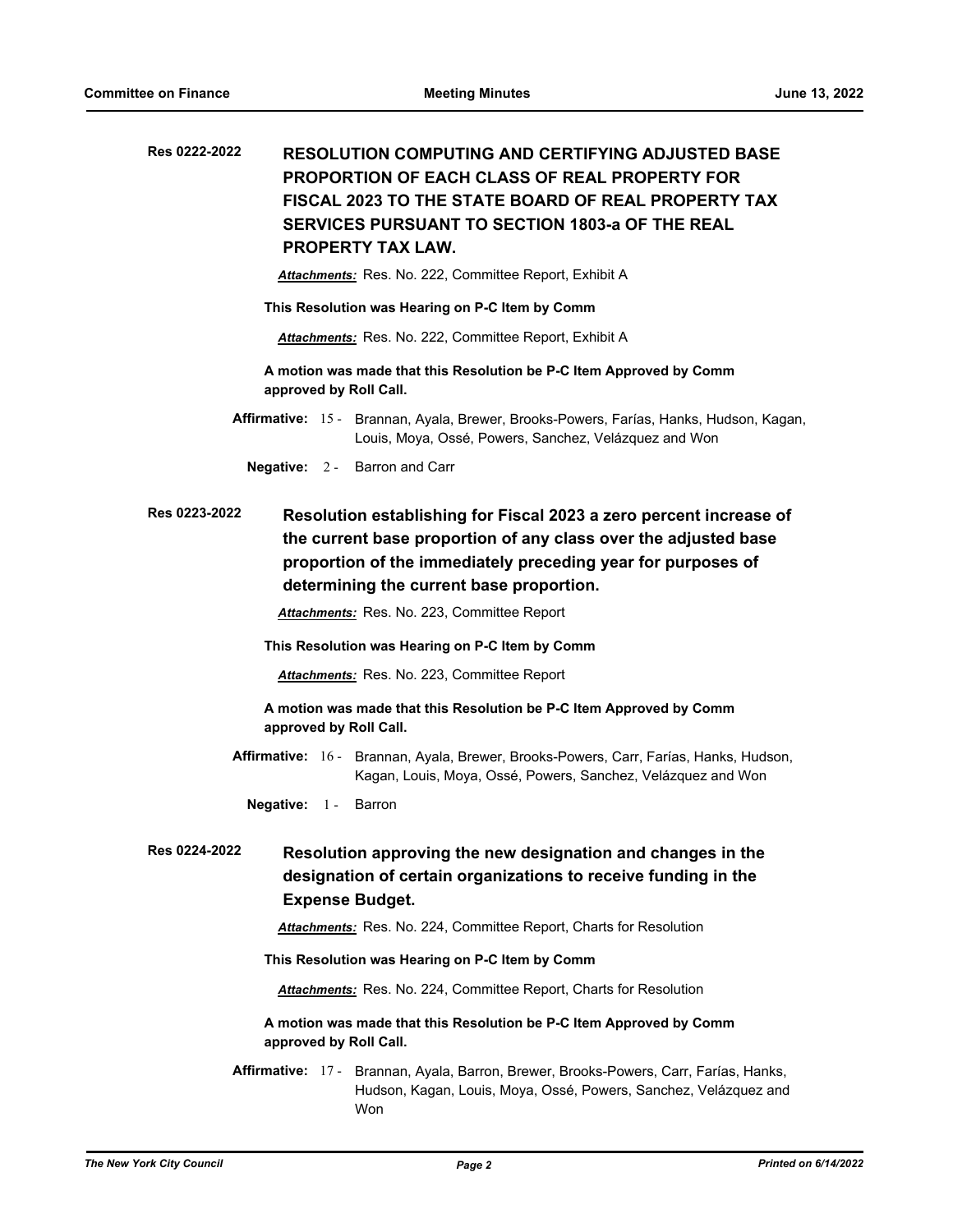#### **Communication from the Mayor - Submitting the Expense Revenue Contract Budget, for Fiscal Year 2023, pursuant to Section 249 of the New York City Charter. M 0050-2022**

*Attachments:* April 28, 2022 - Stated Meeting Agenda, Hearing Transcript - Stated Meeting 4-28-22

**This Mayor's Message was Hearing Held by Committee**

*Attachments:* April 28, 2022 - Stated Meeting Agenda, Hearing Transcript - Stated Meeting 4-28-22

**A motion was made that this Mayor's Message be Approved by Committee approved by Roll Call.**

Affirmative: 15 - Brannan, Ayala, Brewer, Brooks-Powers, Carr, Farías, Hanks, Hudson, Kagan, Louis, Moya, Powers, Sanchez, Velázquez and Won

**Negative:** 2 - Barron and Ossé

**RESOLUTION TO ADOPT A BUDGET APPROPRIATING THE AMOUNTS NECESSARY FOR THE SUPPORT OF THE GOVERNMENT OF THE CITY OF NEW YORK AND THE COUNTIES THEREIN AND FOR THE PAYMENT OF INDEBTEDNESS THEREOF, FOR THE FISCAL YEAR BEGINNING ON JULY 1, 2022 AND ENDING ON JUNE 30, 2023 IN ACCORDANCE WITH THE PROVISIONS OF THE NEW YORK CITY CHARTER. Res 0225-2022**

**This Resolution was Hearing Held by Committee**

**A motion was made that this Resolution be Approved by Committee approved by Roll Call.**

- Affirmative: 15 Brannan, Ayala, Brewer, Brooks-Powers, Carr, Farías, Hanks, Hudson, Kagan, Louis, Moya, Powers, Sanchez, Velázquez and Won
	- **Negative:** 2 Barron and Ossé

**RESOLUTION TO ADOPT A CONTRACT BUDGET SETTING FORTH, BY AGENCY, CATEGORIES OF CONTRACTUAL SERVICES FOR WHICH APPROPRIATIONS HAD BEEN PROPOSED FOR THE FISCAL YEAR BEGINNING ON JULY 1, 2022 AND ENDING ON JUNE 30, 2023, IN ACCORDANCE WITH THE PROVISIONS OF THE NEW YORK CITY CHARTER. Res 0226-2022**

**This Resolution was Hearing Held by Committee**

**A motion was made that this Resolution be Approved by Committee approved by Roll Call.**

Affirmative: 15 - Brannan, Ayala, Brewer, Brooks-Powers, Carr, Farías, Hanks, Hudson, Kagan, Louis, Moya, Powers, Sanchez, Velázquez and Won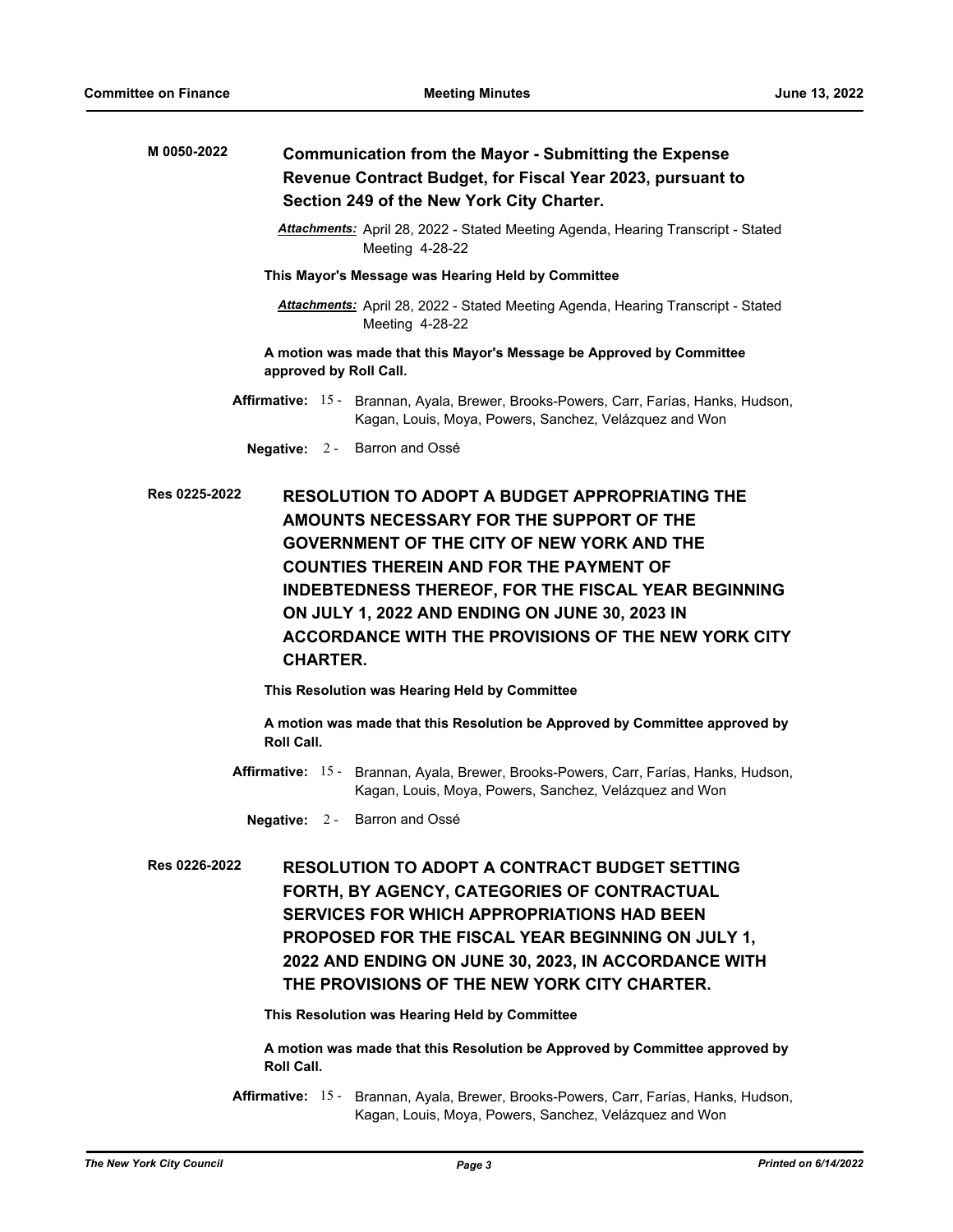**Negative:** 2 - Barron and Ossé

**Communication from the Mayor - Submitting the Executive Capital Budget for Fiscal Year 2023, pursuant to Section 249 of the New York City Charter. M 0051-2022**

- *Attachments:* April 28, 2022 Stated Meeting Agenda, Hearing Transcript Stated Meeting 4-28-22
- **This Mayor's Message was Hearing Held by Committee**
	- *Attachments:* April 28, 2022 Stated Meeting Agenda, Hearing Transcript Stated Meeting 4-28-22

**A motion was made that this Mayor's Message be Approved by Committee approved by Roll Call.**

- Affirmative: 15 Brannan, Ayala, Brewer, Brooks-Powers, Carr, Farías, Hanks, Hudson, Kagan, Louis, Moya, Powers, Sanchez, Velázquez and Won
	- **Negative:** 2 Barron and Ossé

**RESOLUTION BY THE NEW YORK CITY COUNCIL PURSUANT TO SECTION 254 OF THE NEW YORK CITY CHARTER, THAT THE CAPITAL BUDGET FOR FISCAL YEAR 2023 AND CAPITAL PROGRAM, BEING THE EXECUTIVE CAPITAL BUDGET FOR FISCAL YEAR 2023 AND PROGRAM AS SUBMITTED BY THE MAYOR AND BY THE BOROUGH PRESIDENTS PURSUANT TO SECTION 249 OF THE NEW YORK CITY CHARTER, INCLUDING RESCINDMENT OF AMOUNTS FROM PRIOR CAPITAL BUDGETS, BE AND THE SAME ARE HEREBY APPROVED IN ACCORDANCE WITH THE FOLLOWING SCHEDULE OF CHANGES (RESOLUTION A). Res 0227-2022**

**This Resolution was Hearing Held by Committee**

**A motion was made that this Resolution be Approved by Committee approved by Roll Call.**

- Affirmative: 15 Brannan, Ayala, Brewer, Brooks-Powers, Carr, Farías, Hanks, Hudson, Kagan, Louis, Moya, Powers, Sanchez, Velázquez and Won
	- **Negative:** 2 Barron and Ossé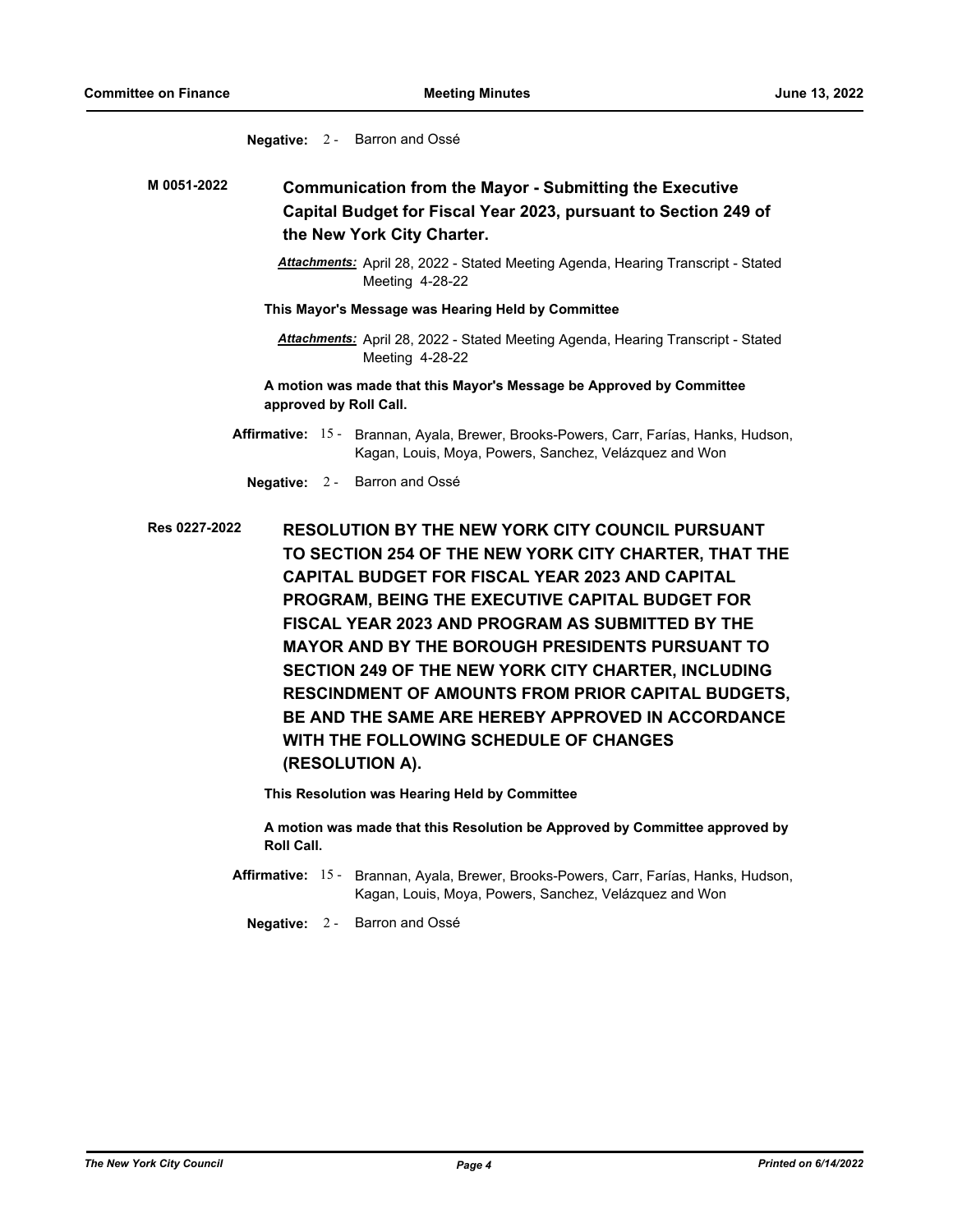**RESOLUTION BY THE NEW YORK CITY COUNCIL PURSUANT TO SECTION 254 OF THE NEW YORK CITY CHARTER, THAT THE CAPITAL BUDGET FOR FISCAL YEAR 2023 AND CAPITAL PROGRAM FOR THE ENSUING THREE YEARS, AS SET FORTH IN THE EXECUTIVE CAPITAL BUDGET FOR THE FISCAL YEAR 2023 AND CAPITAL PROGRAM AS SUBMITTED BY THE MAYOR AS AUGMENTED BY THE BOROUGH PRESIDENTS PURSUANT TO SECTION 249 OF THE NEW YORK CITY CHARTER, AND AMENDED BY THE SCHEDULE OF CHANGES APPROVED UNDER RESOLUTION A, INCLUDING AMOUNTS REALLOCATED BY THE RESCINDMENT OF AMOUNTS FROM PRIOR CAPITAL BUDGET APPROPRIATIONS, IS HEREBY ADOPTED IN THE TOTAL AMOUNTS AS FOLLOWS. (RESOLUTION B). Res 0228-2022**

**This Resolution was Hearing Held by Committee**

**A motion was made that this Resolution be Approved by Committee approved by Roll Call.**

- Affirmative: 15 Brannan, Ayala, Brewer, Brooks-Powers, Carr, Farías, Hanks, Hudson, Kagan, Louis, Moya, Powers, Sanchez, Velázquez and Won
	- **Negative:** 2 Barron and Ossé

**Communication from the Mayor - Submitting the Proposed City Fiscal Year 2023 Community Development Program, the Proposed CFY'23 Budget, the Proposed Reallocations-the CD XLVIII Funds, Proposed CD XLIX Statement of Objectives and Budget, dated April 26, 2022. M 0052-2022**

> *Attachments:* April 28, 2022 - Stated Meeting Agenda, Hearing Transcript - Stated Meeting 4-28-22, Res. No. 229, Committee Report, FY2023 CD Program Budget and Allocations

## **This Mayor's Message was Hearing Held by Committee**

*Attachments:* April 28, 2022 - Stated Meeting Agenda, Hearing Transcript - Stated Meeting 4-28-22, Res. No. 229, Committee Report, FY2023 CD Program Budget and Allocations

## **A motion was made that this Mayor's Message be Approved by Committee approved by Roll Call.**

Affirmative: 16 - Brannan, Ayala, Brewer, Brooks-Powers, Carr, Farías, Hanks, Hudson, Kagan, Louis, Moya, Ossé, Powers, Sanchez, Velázquez and Won

## **Negative:** 1 - Barron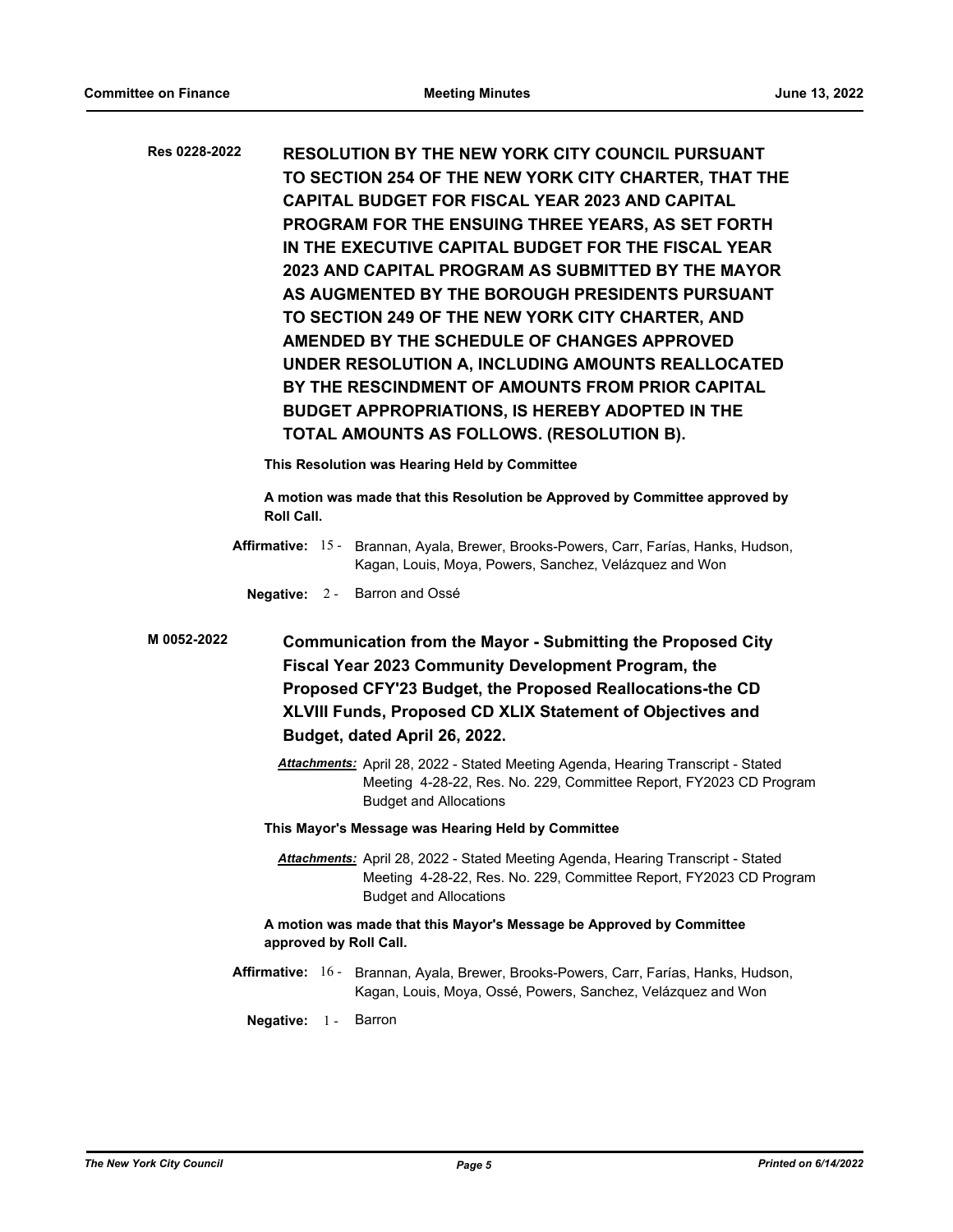| Res 0229-2022                                                                                                                                                                                                                          | <b>Resolution approving The City Fiscal Year 2023 Community</b><br>Development Program, Reallocation of Forty-Eighth Year<br><b>Community Development Funds, and the Proposed Forty-Ninth</b><br><b>Year Community Development Program.</b>                                                                               |  |  |
|----------------------------------------------------------------------------------------------------------------------------------------------------------------------------------------------------------------------------------------|---------------------------------------------------------------------------------------------------------------------------------------------------------------------------------------------------------------------------------------------------------------------------------------------------------------------------|--|--|
|                                                                                                                                                                                                                                        | Attachments: Res. No. 229, Committee Report, FY2023 CD Program Budget and<br>Allocations                                                                                                                                                                                                                                  |  |  |
|                                                                                                                                                                                                                                        | This Resolution was Hearing Held by Committee                                                                                                                                                                                                                                                                             |  |  |
|                                                                                                                                                                                                                                        | Attachments: Res. No. 229, Committee Report, FY2023 CD Program Budget and<br>Allocations                                                                                                                                                                                                                                  |  |  |
| <b>Roll Call.</b>                                                                                                                                                                                                                      | A motion was made that this Resolution be Approved by Committee approved by                                                                                                                                                                                                                                               |  |  |
|                                                                                                                                                                                                                                        | Affirmative: 16 - Brannan, Ayala, Brewer, Brooks-Powers, Carr, Farías, Hanks, Hudson,<br>Kagan, Louis, Moya, Ossé, Powers, Sanchez, Velázquez and Won                                                                                                                                                                     |  |  |
|                                                                                                                                                                                                                                        | Negative: 1 - Barron                                                                                                                                                                                                                                                                                                      |  |  |
| M 0071-2022                                                                                                                                                                                                                            | Communication from the Office of Management & Budget -<br>Transfer City funds between various agencies in Fiscal Year 2022<br>to implement changes to the City's expense budget, pursuant to<br>Section 107(b) of the New York City Charter. (MN-7)<br>Attachments: Res. No. 230, Committee Report, Exhibit A, Memorandum |  |  |
|                                                                                                                                                                                                                                        | This Communication was Hearing on P-C Item by Comm                                                                                                                                                                                                                                                                        |  |  |
|                                                                                                                                                                                                                                        | Attachments: Res. No. 230, Committee Report, Exhibit A, Memorandum                                                                                                                                                                                                                                                        |  |  |
|                                                                                                                                                                                                                                        | A motion was made that this Communication be P-C Item Approved by Comm<br>approved by Roll Call.                                                                                                                                                                                                                          |  |  |
|                                                                                                                                                                                                                                        | Affirmative: 16 - Brannan, Ayala, Brewer, Brooks-Powers, Carr, Farías, Hanks, Hudson,<br>Kagan, Louis, Moya, Ossé, Powers, Sanchez, Velázquez and Won                                                                                                                                                                     |  |  |
| Negative:                                                                                                                                                                                                                              | 1 - Barron                                                                                                                                                                                                                                                                                                                |  |  |
| Res 0230-2022<br><b>RESOLUTION APPROVING THE MODIFICATION (MN-7) OF UNITS</b><br>OF APPROPRIATION AND THE TRANSFER OF CITY FUNDS<br>BETWEEN AGENCIES PROPOSED BY THE MAYOR PURSUANT<br>TO SECTION 107(b) OF THE NEW YORK CITY CHARTER. |                                                                                                                                                                                                                                                                                                                           |  |  |
|                                                                                                                                                                                                                                        | <b>Attachments:</b> Res. No. 230, Committee Report, Exhibit A, Memorandum                                                                                                                                                                                                                                                 |  |  |
|                                                                                                                                                                                                                                        | This Resolution was Hearing on P-C Item by Comm                                                                                                                                                                                                                                                                           |  |  |
|                                                                                                                                                                                                                                        | <b>Attachments:</b> Res. No. 230, Committee Report, Exhibit A, Memorandum                                                                                                                                                                                                                                                 |  |  |
|                                                                                                                                                                                                                                        | A motion was made that this Resolution be P-C Item Approved by Comm<br>approved by Roll Call.                                                                                                                                                                                                                             |  |  |
|                                                                                                                                                                                                                                        | Affirmative: 16 - Brannan, Ayala, Brewer, Brooks-Powers, Carr, Farías, Hanks, Hudson,<br>Kagan, Louis, Moya, Ossé, Powers, Sanchez, Velázquez and Won                                                                                                                                                                     |  |  |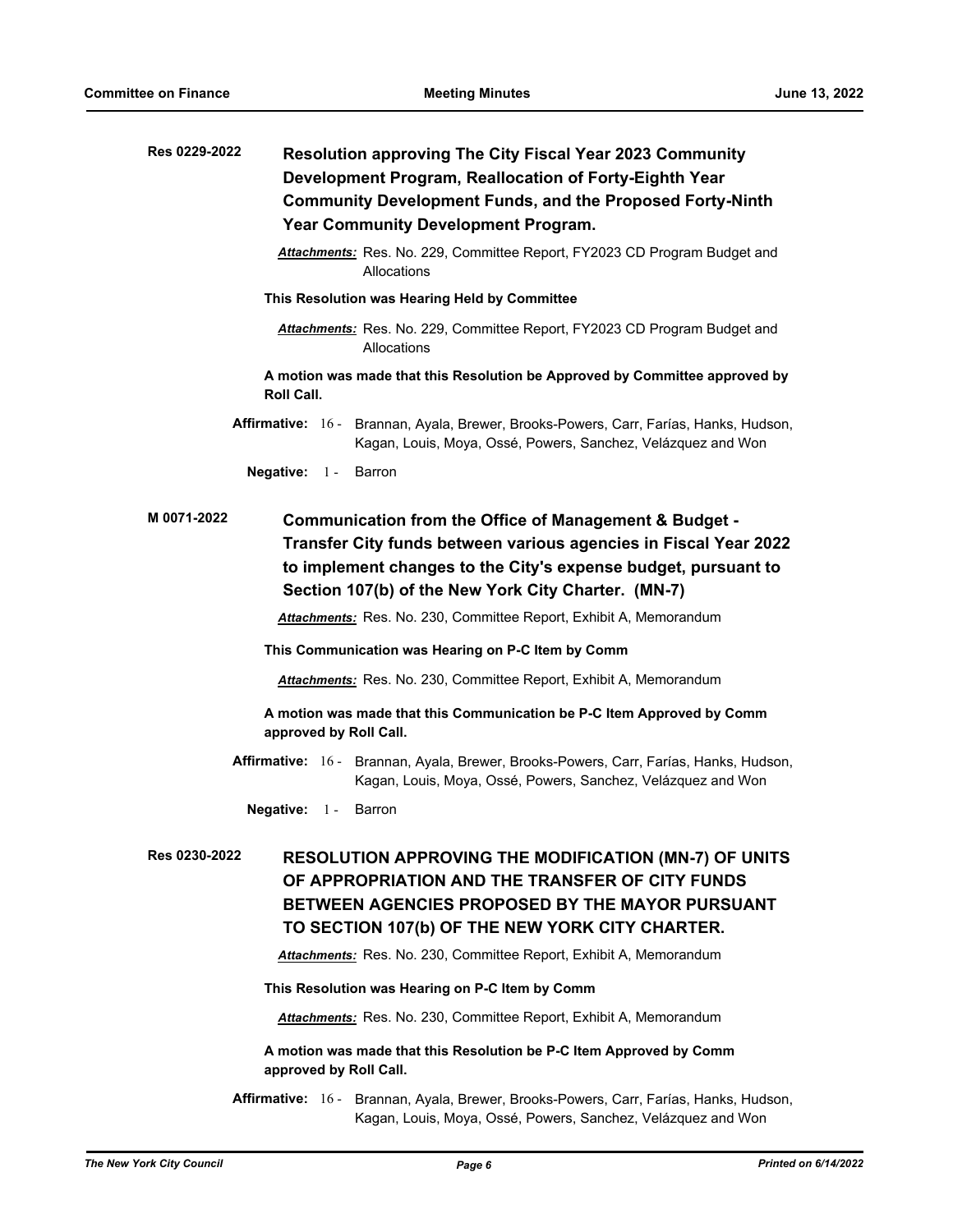#### **Negative:** 1 - Barron

#### **Appropriation of new City revenues in Fiscal Year 2022, pursuant to Section 107(e) of the New York City Charter. (MN-8) M 0072-2022**

*Attachments:* Res. No. 231, Committee Report, Memorandum, BFY 2022 Revenue MN 8

**This Communication was Hearing on P-C Item by Comm**

*Attachments:* Res. No. 231, Committee Report, Memorandum, BFY 2022 Revenue MN 8

## **A motion was made that this Communication be P-C Item Approved by Comm approved by Roll Call.**

Affirmative: 16 - Brannan, Ayala, Brewer, Brooks-Powers, Carr, Farías, Hanks, Hudson, Kagan, Louis, Moya, Ossé, Powers, Sanchez, Velázquez and Won

**Negative:** 1 - Barron

#### **RESOLUTION APPROVING A MODIFICATION (MN-8) PURSUANT TO SECTION 107(e) OF THE CHARTER OF THE CITY OF NEW YORK. Res 0231-2022**

*Attachments:* Res. No. 231, Committee Report, Memorandum, BFY 2022 Revenue MN 8

#### **This Resolution was Hearing on P-C Item by Comm**

*Attachments:* Res. No. 231, Committee Report, Memorandum, BFY 2022 Revenue MN 8

## **A motion was made that this Resolution be Approved by Committee approved by Roll Call.**

- Affirmative: 16 Brannan, Ayala, Brewer, Brooks-Powers, Carr, Farías, Hanks, Hudson, Kagan, Louis, Moya, Ossé, Powers, Sanchez, Velázquez and Won
	- **Negative:** 1 Barron

#### **Communication from the Department of Education and School Construction Authority - Submitting Proposed February 2022 Amendment to the Fiscal Year 2020-2024 Five Year Capital Plan. M 0035-2022**

*Attachments:* FY 2020-2024 Five Year Capital Plan Proposed Amendment, March 10, 2022 - Stated Meeting Agenda, Hearing Transcript - Stated Meeting 3-10-22, Minutes of the Stated Meeting - March 10, 2022, Committee Report, Res. No.

#### **This Communication was Hearing Held by Committee**

*Attachments:* FY 2020-2024 Five Year Capital Plan Proposed Amendment, March 10, 2022 - Stated Meeting Agenda, Hearing Transcript - Stated Meeting 3-10-22, Minutes of the Stated Meeting - March 10, 2022, Committee Report, Res. No.

## **A motion was made that this Communication be Approved by Committee approved by Roll Call.**

Affirmative: 16 - Brannan, Ayala, Brewer, Brooks-Powers, Carr, Farías, Hanks, Hudson, Kagan, Louis, Moya, Ossé, Powers, Sanchez, Velázquez and Won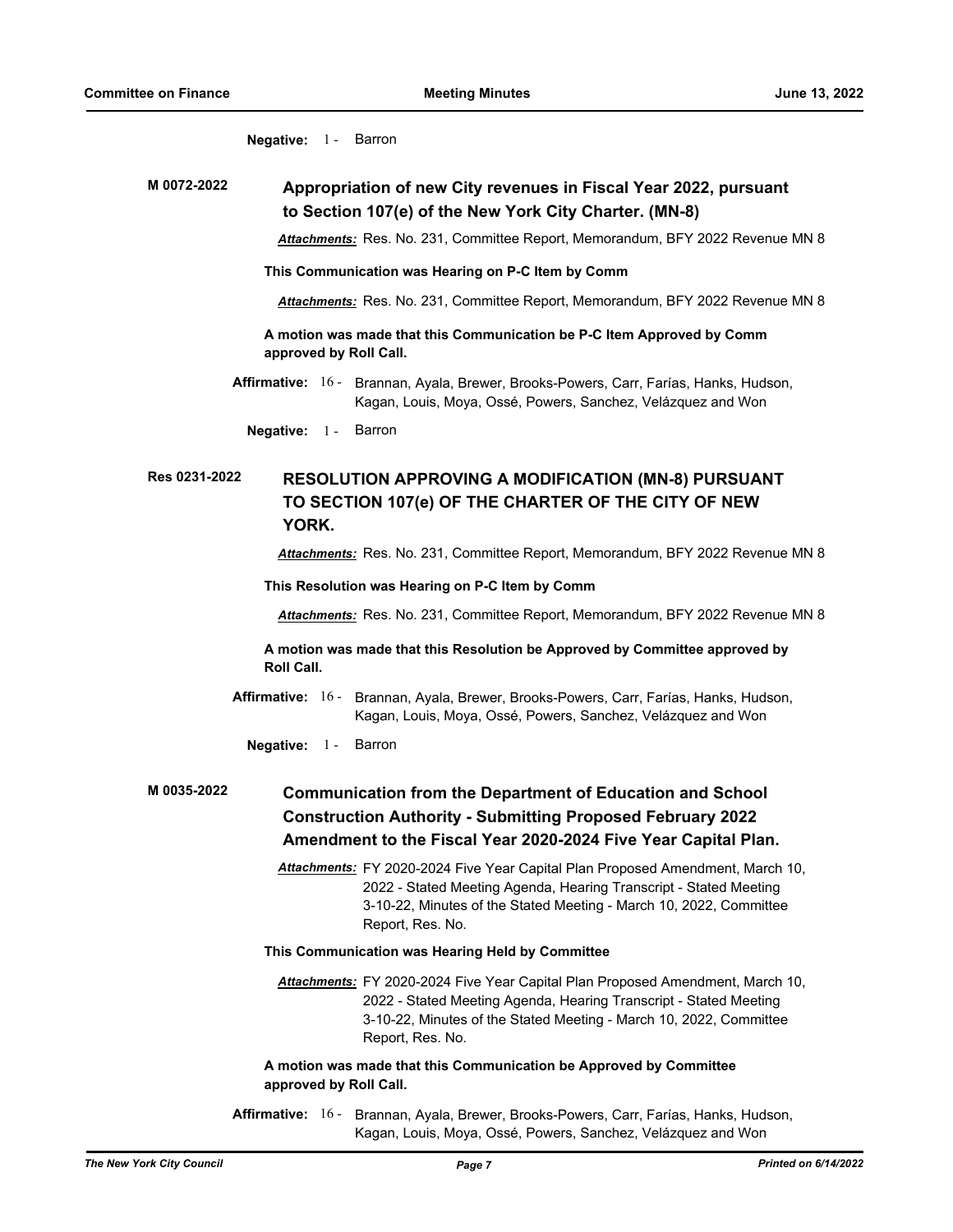#### **Negative:** 1 - Barron

# **RESOLUTION APPROVING, PURSUANT TO SECTION 2590-p OF THE STATE EDUCATION LAW AND PARAGRAPH(1)(a) OF THE MEMORANDUM OF UNDERSTANDING, DATED NOVEMBER 10, 2020, AMONG THE MAYOR, THE SPEAKER, AND THE CHANCELLOR, THE AMENDMENT TO THE FIVE-YEAR EDUCATIONAL FACILITIES CAPITAL PLAN FOR 2020-2024 SUBMITTED BY THE CHANCELLOR. Res 0232-2022**

*Attachments:* FY 2020-2024 Five Year Capital Plan Proposed Amendment, March 10, 2022 - Stated Meeting Agenda, Hearing Transcript - Stated Meeting 3-10-22, Minutes of the Stated Meeting - March 10, 2022, Committee Report, Res. No.

#### **This Resolution was Hearing Held by Committee**

*Attachments:* FY 2020-2024 Five Year Capital Plan Proposed Amendment, March 10, 2022 - Stated Meeting Agenda, Hearing Transcript - Stated Meeting 3-10-22, Minutes of the Stated Meeting - March 10, 2022, Committee Report, Res. No.

## **A motion was made that this Resolution be Approved by Committee approved by Roll Call.**

- Affirmative: 16 Brannan, Ayala, Brewer, Brooks-Powers, Carr, Farías, Hanks, Hudson, Kagan, Louis, Moya, Ossé, Powers, Sanchez, Velázquez and Won
	- **Negative:** 1 Barron

## **Report of the Committee on Finance in favor of approving a resolution of the Council of the City of New York fixing the tax rate for the Fiscal Year 2023, adopted June 13, 2022 upon the recommendation of the Committee on Finance of the Council. M 0073-2022**

*Attachments:* Res. No. 233, Committee Report

## **This Communication was Hearing on P-C Item by Comm**

*Attachments:* Res. No. 233, Committee Report

## **A motion was made that this Communication be P-C Item Approved by Comm approved by Roll Call.**

- Affirmative: 15 Brannan, Ayala, Brewer, Brooks-Powers, Farías, Hanks, Hudson, Kagan, Louis, Moya, Ossé, Powers, Sanchez, Velázquez and Won
	- **Negative:** 2 Barron and Carr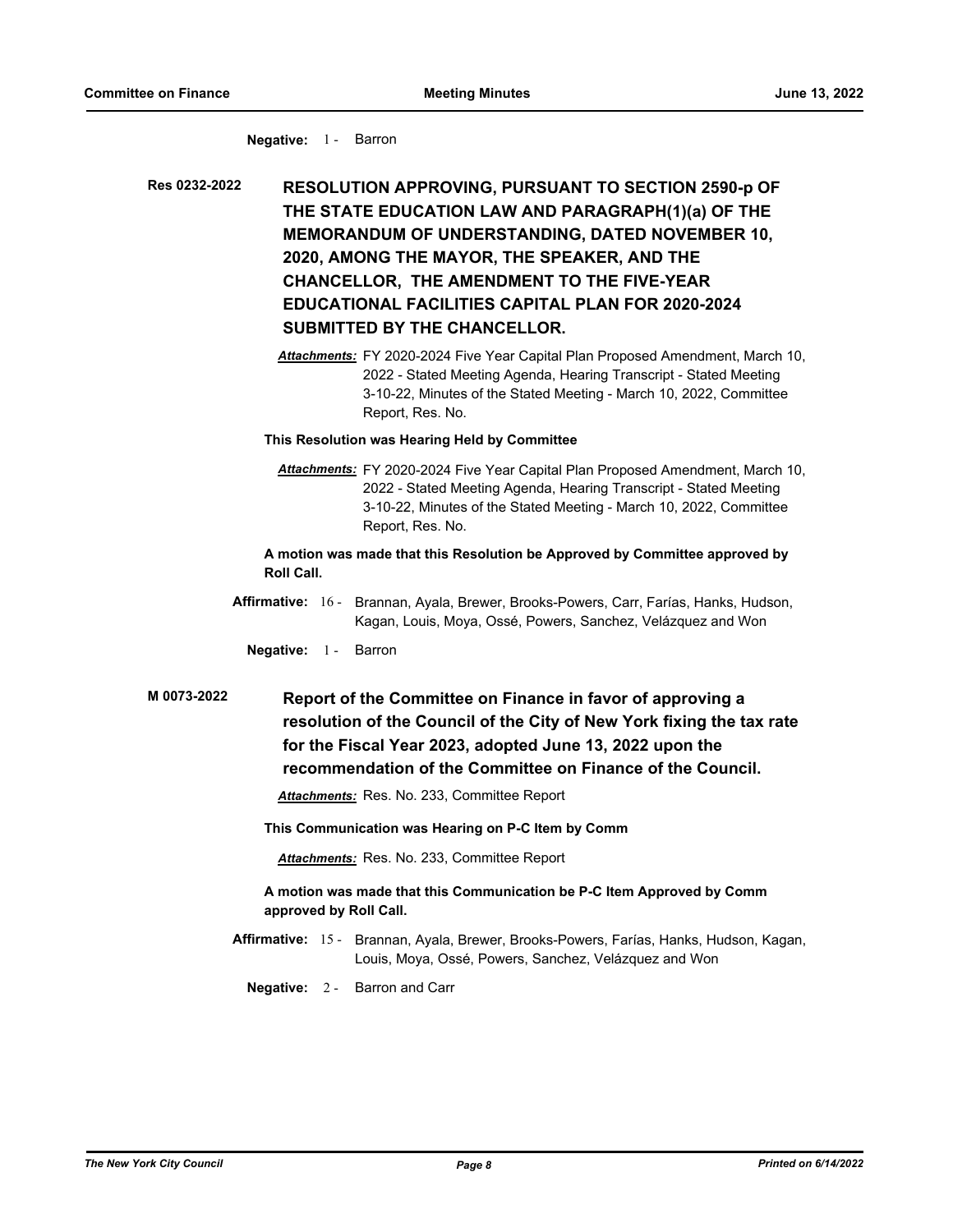| Res 0233-2022                                                                                                                                                                                                | Resolution to provide the amounts necessary for the support of<br>the Government of the City of New York and the counties therein<br>and for the payment of indebtedness thereof, for the Fiscal Year<br>beginning on July 1, 2022 and ending on June 30, 2023 by the<br>levy of taxes on the Real Property in the City of New York, in<br>accordance with the provisions of the constitution of the State of<br>New York, the Real Property Tax Law and the New York City<br>Charter. |  |  |
|--------------------------------------------------------------------------------------------------------------------------------------------------------------------------------------------------------------|----------------------------------------------------------------------------------------------------------------------------------------------------------------------------------------------------------------------------------------------------------------------------------------------------------------------------------------------------------------------------------------------------------------------------------------------------------------------------------------|--|--|
|                                                                                                                                                                                                              | <b>Attachments:</b> Res. No. 233, Committee Report                                                                                                                                                                                                                                                                                                                                                                                                                                     |  |  |
| This Resolution was Hearing on P-C Item by Comm                                                                                                                                                              |                                                                                                                                                                                                                                                                                                                                                                                                                                                                                        |  |  |
|                                                                                                                                                                                                              | <b>Attachments:</b> Res. No. 233, Committee Report                                                                                                                                                                                                                                                                                                                                                                                                                                     |  |  |
|                                                                                                                                                                                                              | A motion was made that this Resolution be P-C Item Approved by Comm<br>approved by Roll Call.                                                                                                                                                                                                                                                                                                                                                                                          |  |  |
|                                                                                                                                                                                                              | Affirmative: 15 - Brannan, Ayala, Brewer, Brooks-Powers, Farías, Hanks, Hudson, Kagan,<br>Louis, Moya, Ossé, Powers, Sanchez, Velázquez and Won                                                                                                                                                                                                                                                                                                                                        |  |  |
|                                                                                                                                                                                                              | Negative: 2 - Barron and Carr                                                                                                                                                                                                                                                                                                                                                                                                                                                          |  |  |
| M 0021-2022<br><b>Communication from the Mayor - Submitting Preliminary</b><br>Expense, Revenue, and Contract Budget for Fiscal Year 2023,<br>pursuant to Sections 225 and 236 of the New York City Charter. |                                                                                                                                                                                                                                                                                                                                                                                                                                                                                        |  |  |
|                                                                                                                                                                                                              | <b>Attachments:</b> February 24, 2022 - Stated Meeting Agenda, Hearing Transcript - Stated<br>Meeting 2-24-22, Minutes of the Stated Meeting - February 24, 2022                                                                                                                                                                                                                                                                                                                       |  |  |
|                                                                                                                                                                                                              | This Mayor's Message was Hearing Held by Committee                                                                                                                                                                                                                                                                                                                                                                                                                                     |  |  |
|                                                                                                                                                                                                              | <b>Attachments:</b> February 24, 2022 - Stated Meeting Agenda, Hearing Transcript - Stated<br>Meeting 2-24-22, Minutes of the Stated Meeting - February 24, 2022                                                                                                                                                                                                                                                                                                                       |  |  |
| A motion was made that this Mayor's Message be Filed by Committee approved<br>by Roll Call.                                                                                                                  |                                                                                                                                                                                                                                                                                                                                                                                                                                                                                        |  |  |
|                                                                                                                                                                                                              | Affirmative: 16 - Brannan, Ayala, Brewer, Brooks-Powers, Carr, Farías, Hanks, Hudson,<br>Kagan, Louis, Moya, Ossé, Powers, Sanchez, Velázquez and Won                                                                                                                                                                                                                                                                                                                                  |  |  |
|                                                                                                                                                                                                              | Negative: $1 -$<br>Barron                                                                                                                                                                                                                                                                                                                                                                                                                                                              |  |  |
| M 0022-2022                                                                                                                                                                                                  | Communication from the Mayor - Submitting January 2022<br>Financial Plan Detail for Fiscal Years 2022-2026, pursuant to<br>Sections 101 and 213 of the New York City Charter.                                                                                                                                                                                                                                                                                                          |  |  |
|                                                                                                                                                                                                              | <b>Attachments:</b> February 24, 2022 - Stated Meeting Agenda, Hearing Transcript - Stated<br>Meeting 2-24-22, Minutes of the Stated Meeting - February 24, 2022                                                                                                                                                                                                                                                                                                                       |  |  |

**This Mayor's Message was Hearing Held by Committee**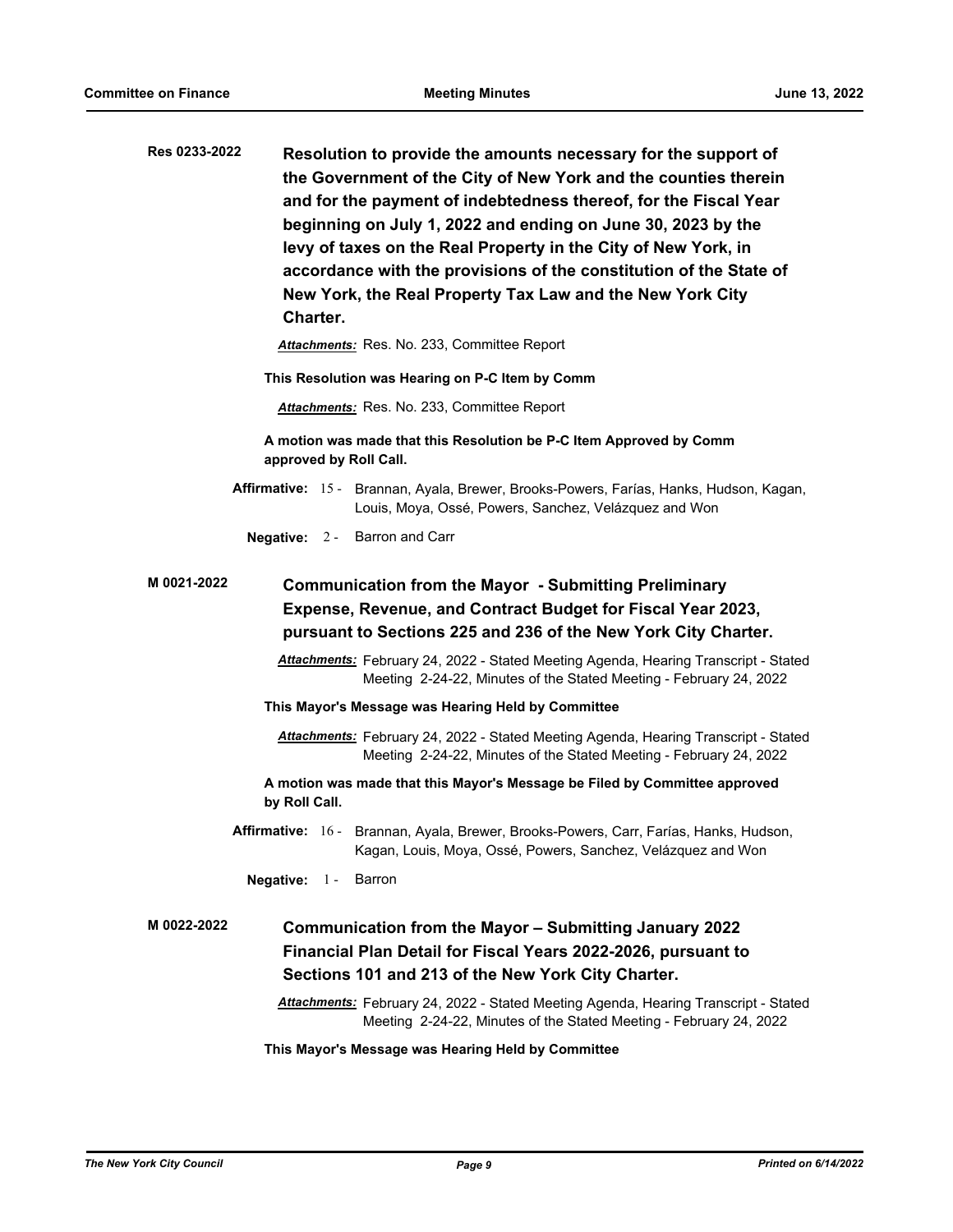*Attachments:* February 24, 2022 - Stated Meeting Agenda, Hearing Transcript - Stated Meeting 2-24-22, Minutes of the Stated Meeting - February 24, 2022

**A motion was made that this Mayor's Message be Filed by Committee approved by Roll Call.**

- Affirmative: 16 Brannan, Ayala, Brewer, Brooks-Powers, Carr, Farías, Hanks, Hudson, Kagan, Louis, Moya, Ossé, Powers, Sanchez, Velázquez and Won
	- **Negative:** 1 Barron

#### **Communication from the Mayor - Submitting Geographic Reports for Expense Budget for Fiscal Year 2023, pursuant to Sections 100 and 231 of the New York City Charter. M 0023-2022**

*Attachments:* February 24, 2022 - Stated Meeting Agenda, Hearing Transcript - Stated Meeting 2-24-22, Minutes of the Stated Meeting - February 24, 2022

#### **This Mayor's Message was Hearing Held by Committee**

*Attachments:* February 24, 2022 - Stated Meeting Agenda, Hearing Transcript - Stated Meeting 2-24-22, Minutes of the Stated Meeting - February 24, 2022

## **A motion was made that this Mayor's Message be Filed by Committee approved by Roll Call.**

- Affirmative: 16 Brannan, Ayala, Brewer, Brooks-Powers, Carr, Farías, Hanks, Hudson, Kagan, Louis, Moya, Ossé, Powers, Sanchez, Velázquez and Won
	- **Negative:** 1 Barron

## **Communication from the Mayor - Submitting Departmental Estimates for Fiscal Year 2023, pursuant to Sections 100, 212 and 231 of the New York City Charter. M 0024-2022**

- *Attachments:* February 24, 2022 Stated Meeting Agenda, Hearing Transcript Stated Meeting 2-24-22, Minutes of the Stated Meeting - February 24, 2022
- **This Mayor's Message was Hearing Held by Committee**
	- *Attachments:* February 24, 2022 Stated Meeting Agenda, Hearing Transcript Stated Meeting 2-24-22, Minutes of the Stated Meeting - February 24, 2022

## **A motion was made that this Mayor's Message be Filed by Committee approved by Roll Call.**

- **Affirmative:** Brannan, Ayala, Brewer, Brooks-Powers, Carr, Farías, Hanks, Hudson, Kagan, Louis, Moya, Ossé, Powers, Sanchez, Velázquez and Won Affirmative: 16 -
	- **Negative:** 1 Barron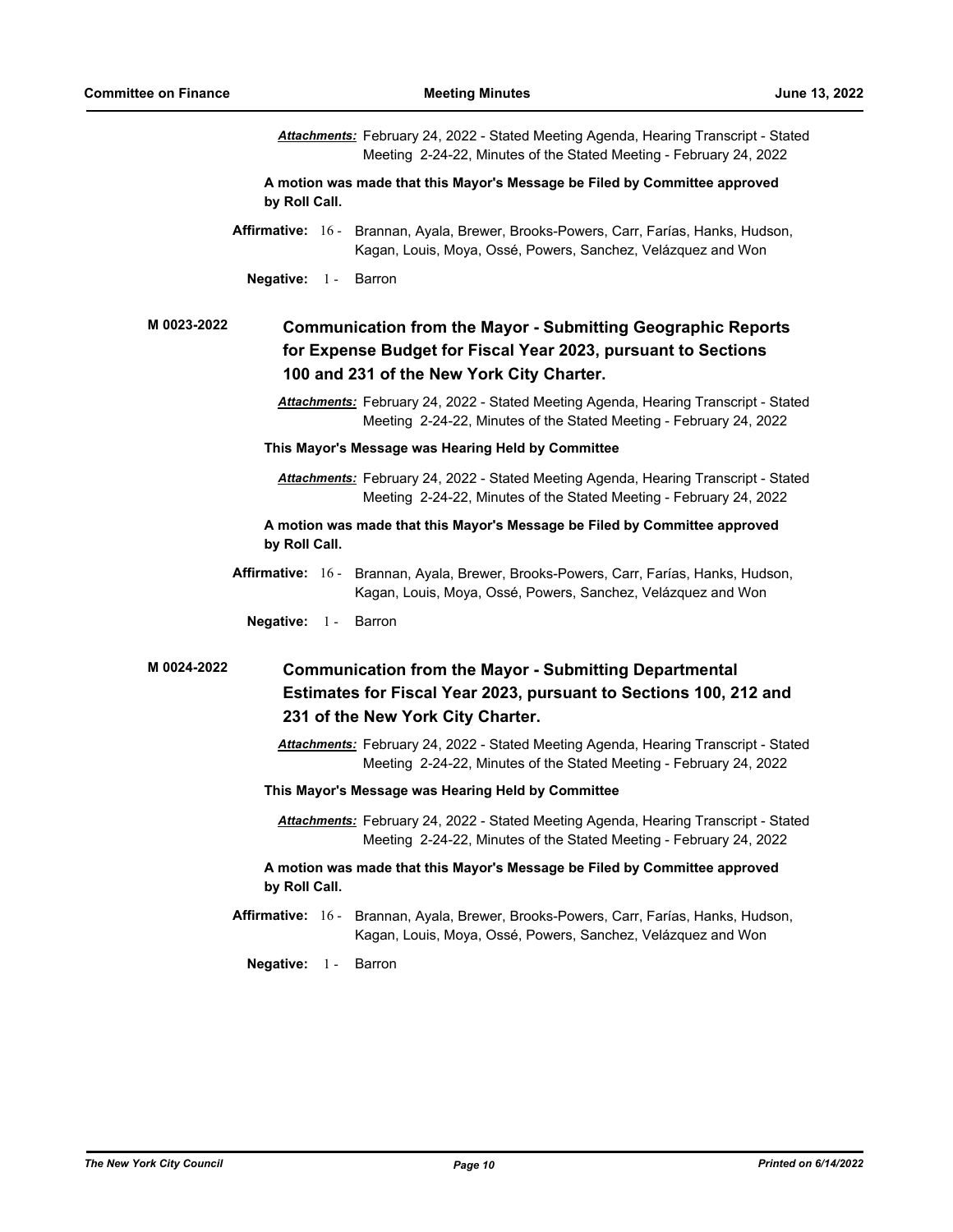| M 0025-2022                                                                                                                                                                                                  | <b>Communication from the Mayor - Submitting the Preliminary</b><br>Capital Budget, Fiscal Year 2023, pursuant to Section 213 and 236<br>of the New York City Charter. |  |  |  |
|--------------------------------------------------------------------------------------------------------------------------------------------------------------------------------------------------------------|------------------------------------------------------------------------------------------------------------------------------------------------------------------------|--|--|--|
|                                                                                                                                                                                                              | <b>Attachments:</b> February 24, 2022 - Stated Meeting Agenda, Hearing Transcript - Stated<br>Meeting 2-24-22, Minutes of the Stated Meeting - February 24, 2022       |  |  |  |
|                                                                                                                                                                                                              | This Mayor's Message was Hearing Held by Committee                                                                                                                     |  |  |  |
|                                                                                                                                                                                                              | <b>Attachments:</b> February 24, 2022 - Stated Meeting Agenda, Hearing Transcript - Stated<br>Meeting 2-24-22, Minutes of the Stated Meeting - February 24, 2022       |  |  |  |
| by Roll Call.                                                                                                                                                                                                | A motion was made that this Mayor's Message be Filed by Committee approved                                                                                             |  |  |  |
|                                                                                                                                                                                                              | Affirmative: 16 - Brannan, Ayala, Brewer, Brooks-Powers, Carr, Farías, Hanks, Hudson,<br>Kagan, Louis, Moya, Ossé, Powers, Sanchez, Velázquez and Won                  |  |  |  |
|                                                                                                                                                                                                              | Negative: 1 - Barron                                                                                                                                                   |  |  |  |
| M 0026-2022<br><b>Communication from the Mayor - Submitting the Preliminary</b><br>Capital Commitment Plan, Fiscal Year 2023, Volumes 1, 2, 3, & 4,<br>pursuant to Section 219 of the New York City Charter. |                                                                                                                                                                        |  |  |  |
|                                                                                                                                                                                                              | <b>Attachments:</b> February 24, 2022 - Stated Meeting Agenda, Hearing Transcript - Stated<br>Meeting 2-24-22, Minutes of the Stated Meeting - February 24, 2022       |  |  |  |
|                                                                                                                                                                                                              | This Mayor's Message was Hearing Held by Committee                                                                                                                     |  |  |  |
|                                                                                                                                                                                                              | <b>Attachments:</b> February 24, 2022 - Stated Meeting Agenda, Hearing Transcript - Stated<br>Meeting 2-24-22, Minutes of the Stated Meeting - February 24, 2022       |  |  |  |
| by Roll Call.                                                                                                                                                                                                | A motion was made that this Mayor's Message be Filed by Committee approved                                                                                             |  |  |  |
|                                                                                                                                                                                                              | Affirmative: 16 - Brannan, Ayala, Brewer, Brooks-Powers, Carr, Farías, Hanks, Hudson,<br>Kagan, Louis, Moya, Ossé, Powers, Sanchez, Velázquez and Won                  |  |  |  |
|                                                                                                                                                                                                              | Negative: 1 - Barron                                                                                                                                                   |  |  |  |
| M 0053-2022<br><b>Communication from the Mayor - Submitting the Executive</b><br><b>Budget Supporting Schedules, for Fiscal Year 2023 pursuant to</b><br>Section 250 of the New York City Charter.           |                                                                                                                                                                        |  |  |  |
|                                                                                                                                                                                                              | Attachments: April 28, 2022 - Stated Meeting Agenda, Hearing Transcript - Stated<br>Meeting $4-28-22$                                                                  |  |  |  |
|                                                                                                                                                                                                              | This Mayor's Message was Hearing Held by Committee                                                                                                                     |  |  |  |
|                                                                                                                                                                                                              | Attachments: April 28, 2022 - Stated Meeting Agenda, Hearing Transcript - Stated<br>Meeting 4-28-22                                                                    |  |  |  |
| by Roll Call.                                                                                                                                                                                                | A motion was made that this Mayor's Message be Filed by Committee approved                                                                                             |  |  |  |
|                                                                                                                                                                                                              |                                                                                                                                                                        |  |  |  |

Affirmative: 16 - Brannan, Ayala, Brewer, Brooks-Powers, Carr, Farías, Hanks, Hudson, Kagan, Louis, Moya, Ossé, Powers, Sanchez, Velázquez and Won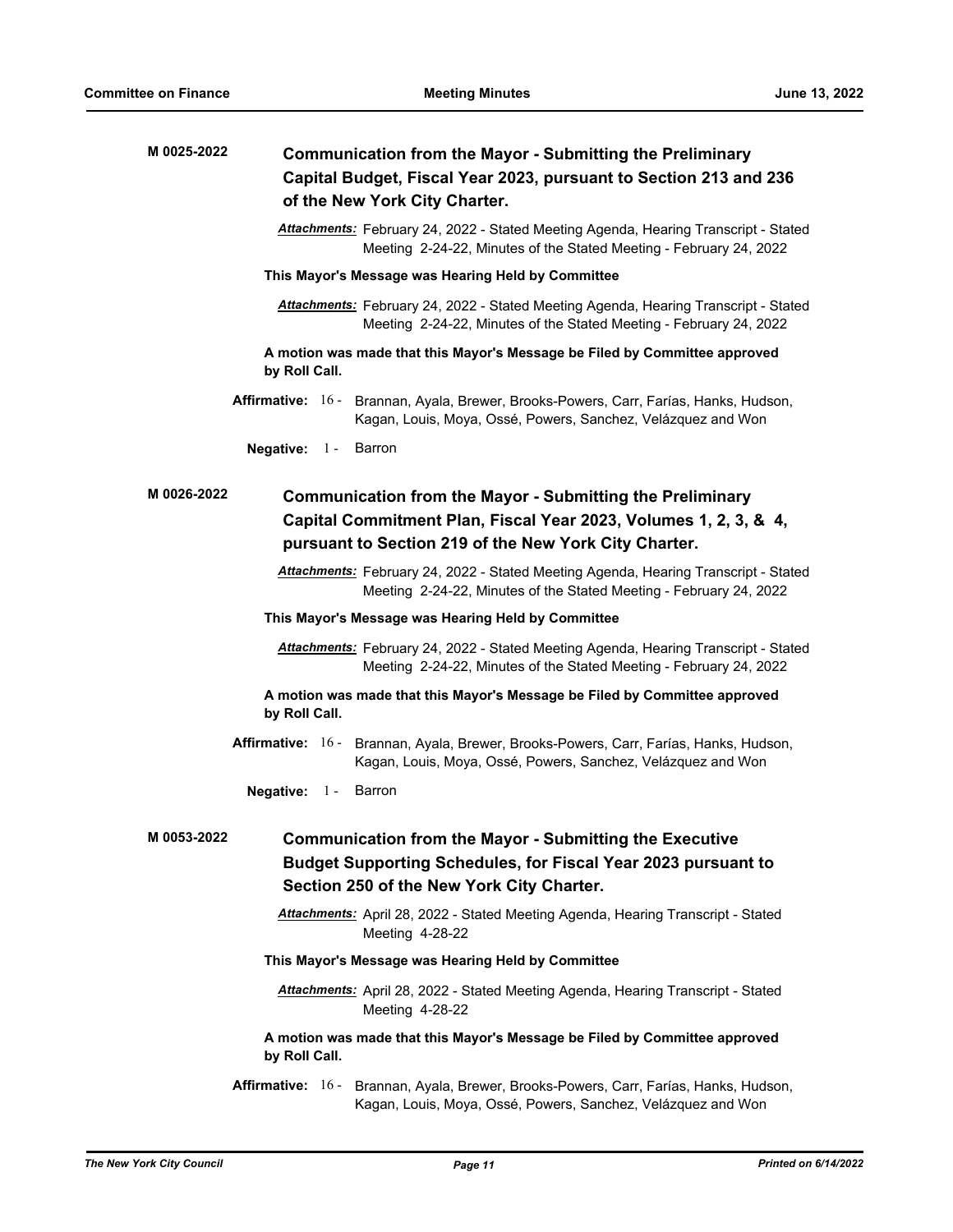|                                                                                                                                                                 | Negative: 1 - Barron                                                                                                                                                                                           |  |                                                                                                                                                                                                                                                        |  |  |  |
|-----------------------------------------------------------------------------------------------------------------------------------------------------------------|----------------------------------------------------------------------------------------------------------------------------------------------------------------------------------------------------------------|--|--------------------------------------------------------------------------------------------------------------------------------------------------------------------------------------------------------------------------------------------------------|--|--|--|
| M 0054-2022                                                                                                                                                     | <b>Communication from the Mayor - Submitting the Capital</b><br>Commitment Plan, Executive Budget, Fiscal Year 2023, Volumes I,<br>II, III and IV, pursuant to Section 219(d) of the New York City<br>Charter. |  |                                                                                                                                                                                                                                                        |  |  |  |
|                                                                                                                                                                 |                                                                                                                                                                                                                |  | Attachments: April 28, 2022 - Stated Meeting Agenda, Hearing Transcript - Stated<br>Meeting 4-28-22                                                                                                                                                    |  |  |  |
|                                                                                                                                                                 |                                                                                                                                                                                                                |  | This Mayor's Message was Hearing Held by Committee                                                                                                                                                                                                     |  |  |  |
|                                                                                                                                                                 |                                                                                                                                                                                                                |  | Attachments: April 28, 2022 - Stated Meeting Agenda, Hearing Transcript - Stated<br>Meeting 4-28-22                                                                                                                                                    |  |  |  |
| A motion was made that this Mayor's Message be Filed by Committee approved<br>by Roll Call.                                                                     |                                                                                                                                                                                                                |  |                                                                                                                                                                                                                                                        |  |  |  |
|                                                                                                                                                                 |                                                                                                                                                                                                                |  | Affirmative: 16 - Brannan, Ayala, Brewer, Brooks-Powers, Carr, Farías, Hanks, Hudson,<br>Kagan, Louis, Moya, Ossé, Powers, Sanchez, Velázquez and Won                                                                                                  |  |  |  |
|                                                                                                                                                                 | Negative: 1 - Barron                                                                                                                                                                                           |  |                                                                                                                                                                                                                                                        |  |  |  |
| M 0055-2022<br><b>Communication from the Mayor - Submitting the Executive</b><br><b>Budget - Geographic Reports for Expense Budget for Fiscal Year</b><br>2023. |                                                                                                                                                                                                                |  |                                                                                                                                                                                                                                                        |  |  |  |
|                                                                                                                                                                 |                                                                                                                                                                                                                |  | Attachments: April 28, 2022 - Stated Meeting Agenda, Hearing Transcript - Stated<br>Meeting 4-28-22                                                                                                                                                    |  |  |  |
|                                                                                                                                                                 |                                                                                                                                                                                                                |  | This Mayor's Message was Hearing Held by Committee                                                                                                                                                                                                     |  |  |  |
|                                                                                                                                                                 |                                                                                                                                                                                                                |  | Attachments: April 28, 2022 - Stated Meeting Agenda, Hearing Transcript - Stated<br>Meeting 4-28-22                                                                                                                                                    |  |  |  |
|                                                                                                                                                                 | by Roll Call.                                                                                                                                                                                                  |  | A motion was made that this Mayor's Message be Filed by Committee approved                                                                                                                                                                             |  |  |  |
|                                                                                                                                                                 |                                                                                                                                                                                                                |  | Affirmative: 16 - Brannan, Ayala, Brewer, Brooks-Powers, Carr, Farías, Hanks, Hudson,<br>Kagan, Louis, Moya, Ossé, Powers, Sanchez, Velázquez and Won                                                                                                  |  |  |  |
|                                                                                                                                                                 | Negative: 1 - Barron                                                                                                                                                                                           |  |                                                                                                                                                                                                                                                        |  |  |  |
| M 0056-2022                                                                                                                                                     |                                                                                                                                                                                                                |  | <b>Communication from the Mayor - Submitting the Budget</b><br>Summary, the Message of the Mayor, and the Program to<br>Eliminate the Gap relative to the Executive Budget, Fiscal Year<br>2023, pursuant to Section 249 of the New York City Charter. |  |  |  |
|                                                                                                                                                                 |                                                                                                                                                                                                                |  | Attachments: April 28, 2022 - Stated Meeting Agenda, Hearing Transcript - Stated<br>Meeting 4-28-22                                                                                                                                                    |  |  |  |
|                                                                                                                                                                 |                                                                                                                                                                                                                |  | This Mayor's Message was Hearing Held by Committee                                                                                                                                                                                                     |  |  |  |
|                                                                                                                                                                 |                                                                                                                                                                                                                |  | Attachments: April 28, 2022 - Stated Meeting Agenda, Hearing Transcript - Stated<br>Meeting 4-28-22                                                                                                                                                    |  |  |  |
|                                                                                                                                                                 |                                                                                                                                                                                                                |  |                                                                                                                                                                                                                                                        |  |  |  |

**A motion was made that this Mayor's Message be Filed by Committee approved by Roll Call.**